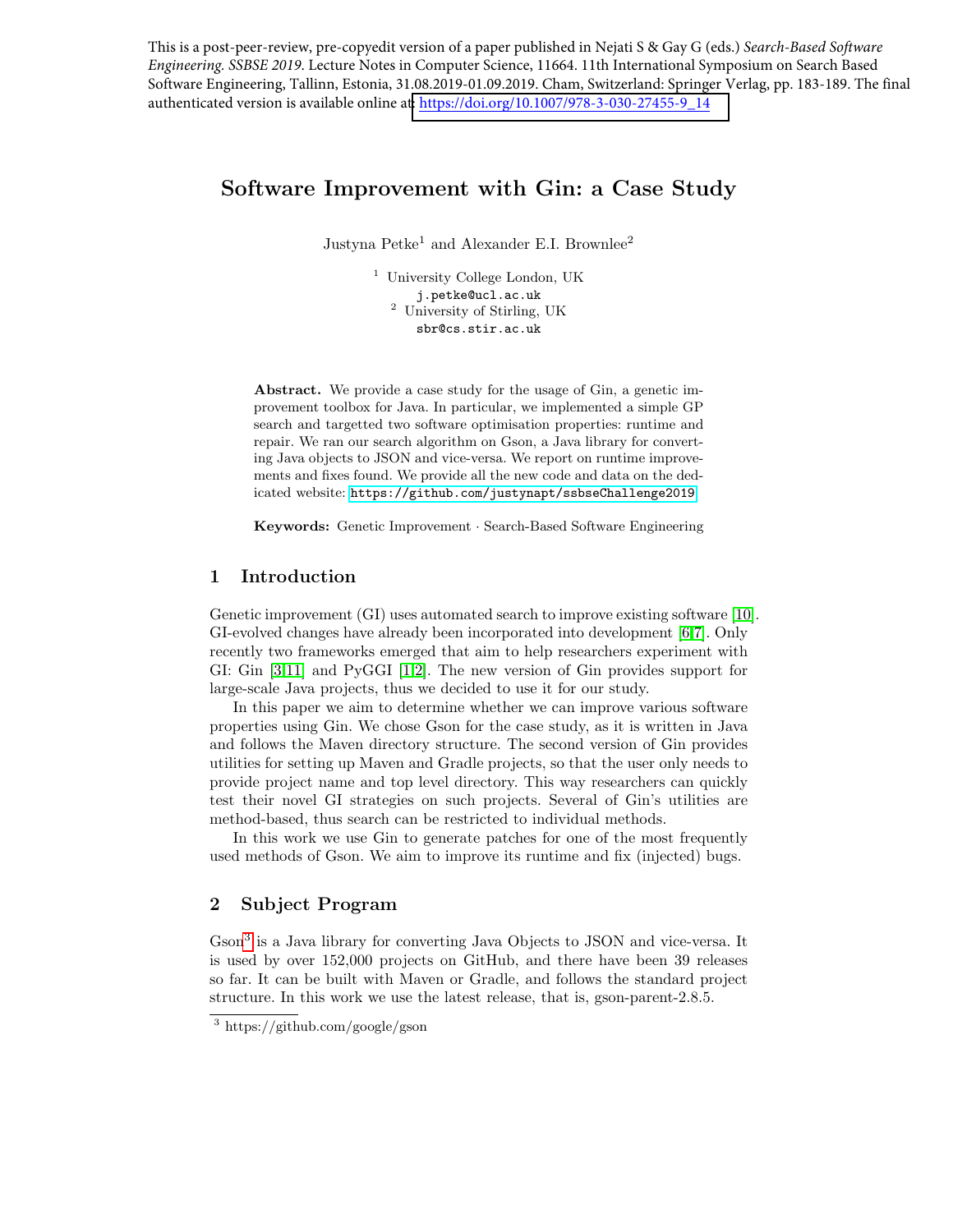We first ran  $\text{cloc}^4$  $\text{cloc}^4$  and the PIT mutation tool<sup>[5](#page-1-1)</sup> to get information about the project. Gson contains 50874 lines of code, 25193 of which are in Java. The test suite achieves 83% line coverage and 77% mutation coverage.

# 3 Test Suite

The test suite consists of 1051 JUnit tests, 1050 of which are runnable with mvn test (1 test is skipped; the total runtime of the remaining 1050 is  $\lt$ 10 seconds). Running PIT issued warnings that two tests (com.google.gson. functional.ConcurrencyTest.testMultiThreadDeserialization and com.google .gson.functional.ConcurrencyTest.testMultiThreadSerialization) leave hanging threads. We ran those tests using Gin's utility, gin.util.EmptyPatchTester (which runs all provided unit tests in the input file for a project), and indeed the program did not terminate, unless the -j option was added, which runs tests in a separate JVM. Therefore, we fixed those tests by adding a shutDown hook for the ExecutorService instances at the end of each of the two faulty unit tests<sup>[6](#page-1-2)</sup>.

# 4 Methodology

We set out to show how the latest version of the genetic improvement tool, Gin [\[3\]](#page-5-3), can be used for the purpose of runtime improvement as well as program repair. Therefore, we used the same search algorithm for targeting both objectives: genetic programming; the most frequently used strategy in genetic improvement [\[10\]](#page-5-0). Each individual in the population is represented as a list of source code edits.

#### 4.1 Search

Following the famous GenProg algorithm structure [\[8\]](#page-5-7), for each generation we select two parents from the previous population at random, apply 1-point crossover to create two children, and append both parents and both children to the current population. If the required population size is not divisible by four, we add the original program to the population until we reach the desired number<sup>[7](#page-1-3)</sup>. Finally, we mutate each of the created individuals and calculate their fitness.

Crossover: Crossover takes two parents, i.e., a list of edits, and creates two children: one comprising the first half of edits of parent 1 and the second half of edits of parent 2; the second child containing the remaining edits.

<sup>2</sup> Justyna Petke and Alexander E.I. Brownlee

<span id="page-1-0"></span><sup>4</sup> https://cloc.org/

<span id="page-1-1"></span><sup>5</sup> Plugin used: https://github.com/STAMP-project/pitmp-maven-plugin

<span id="page-1-2"></span><sup>6</sup> Fixed test class is available on the submission's website, in the input folder.

<span id="page-1-3"></span> $^7$  We decided to make this small change following insight that fixes usually require no more that four AST node edits [\[9\]](#page-5-8).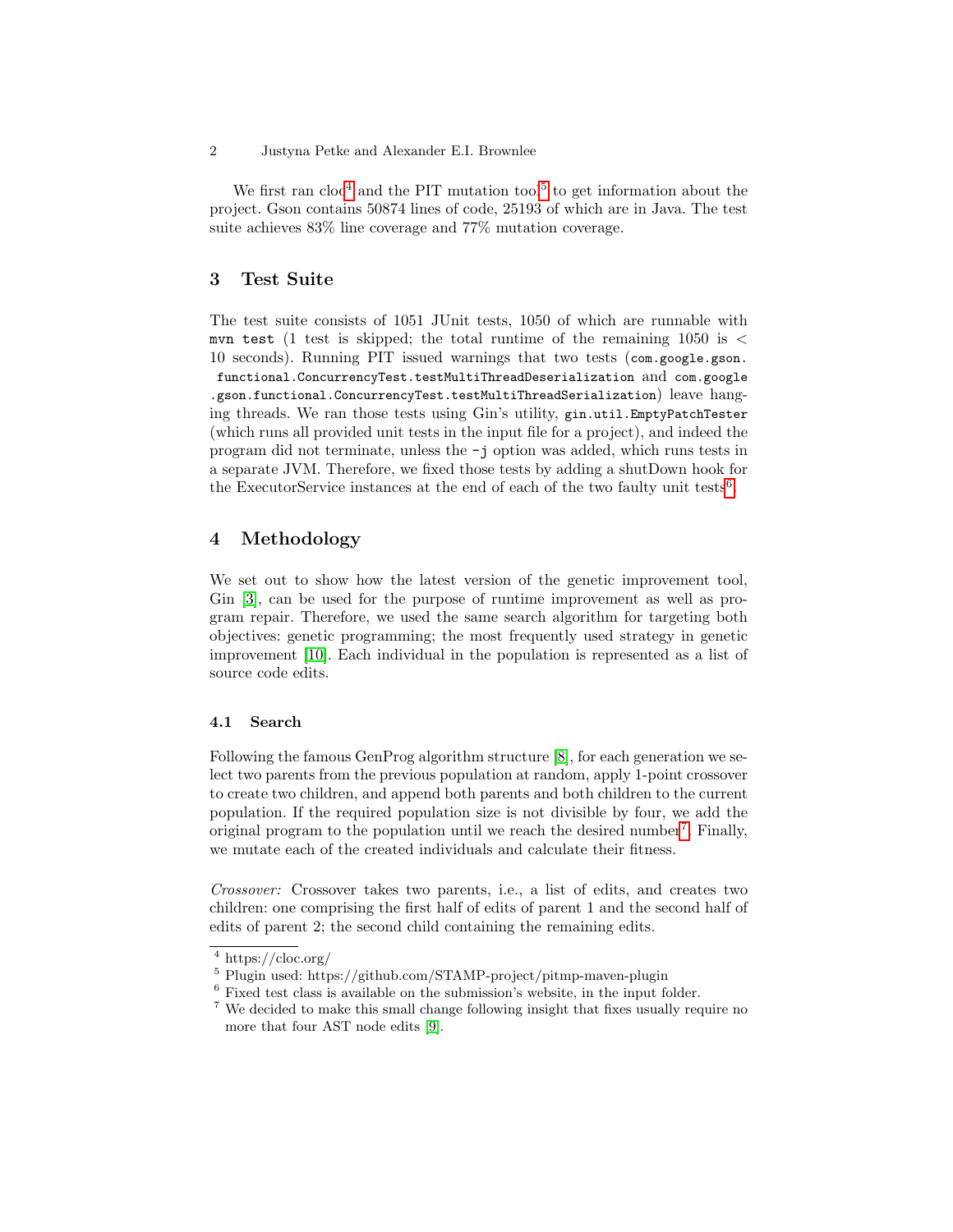Mutation: We use two types of mutation operators, which were introduced in Gin  $[3]$ . The first type are constrained statement edits, that contain DELETE, copy, swap and REPLACE operations to adhere with the Java grammar. DELETE simply targets a single Java statement for deletion. The remaining three edits target matching pairs of Java statements (e.g. two assignment statements, or two if statements). The second mutation type are Binary and Unary replacement operators. These follow the micro-mutations in [\[5\]](#page-5-9): binary operator replacement will replace e.g.  $==$  with  $!=$ , or  $\lt$  with  $\gt$ ; unary operator replacement will replace e.g. ++ with --.

Fitness: For the purpose of runtime improvement, we simply used runtime measured by the system clock, in milliseconds, as fitness. We only allowed individuals that pass all the tests to be considered for mating in the next generation. For the purpose of program repair, we used the number of tests failed as a fitness measure. We only allowed individuals that compile and do not fail more tests than the original program to move to the mating population.

#### 4.2 Setup

For our experiments, due to time constraints, we used 10 generations with population size of 21. For runtime improvement, we ran each test (with 2 sec. timeout) 500 times and took the total time. This is to off-set the fact that each test case can be run in milliseconds. For program repair this condition is not necessary.

In order to establish which methods to improve, we first ran Gin's utility gin.util.Profiler to establish which methods are the most frequently used. This utility uses hprof<sup>[8](#page-2-0)</sup> to check how often a method appears on the call stack, sampling it every 10ms. This is a non-deterministic procedure, so we ran each test 10 times to ensure the most frequently used methods are in the output file.

We implemented 4 new classes: gin.util.GP is an abstract class, which also processes input and output; gin.util.GPSimple implements GP search; while gin .util.GPFix and gin.util.GPRuntime extend it, implementing fitness functions.

We ran our experiments on a Lenovo ThinkPad Edge laptop with Intel Core i5-2410M CPU @ 2.30GHz 4 processor, running 64-bit Ubuntu 18.04.2 LTS.

### 5 Results

Gin's Profiler revealed that the most frequently used method is com.google. gson.Gson.newJsonReader. However, we did not use it in our experiments as it consisted of only three lines that essentially just instantiated JsonReader and returned it. Thus this method is unlikely to be improvable. Therefore, we opted to target the second most frequently used method: com.google.gson.GsonBuilder .create. This method also contains two addition operators, so it would be interesting to see if the Binary operator could find improvements. Profiler identified 78 tests that cover this method. Overall, Profiler found 585 tests on the hprof call stack (sampled at 10ms intervals, so not all 1050 tests captured, as expected).

<span id="page-2-0"></span> $^8$  <https://docs.oracle.com/javase/7/docs/technotes/samples/hprof.html>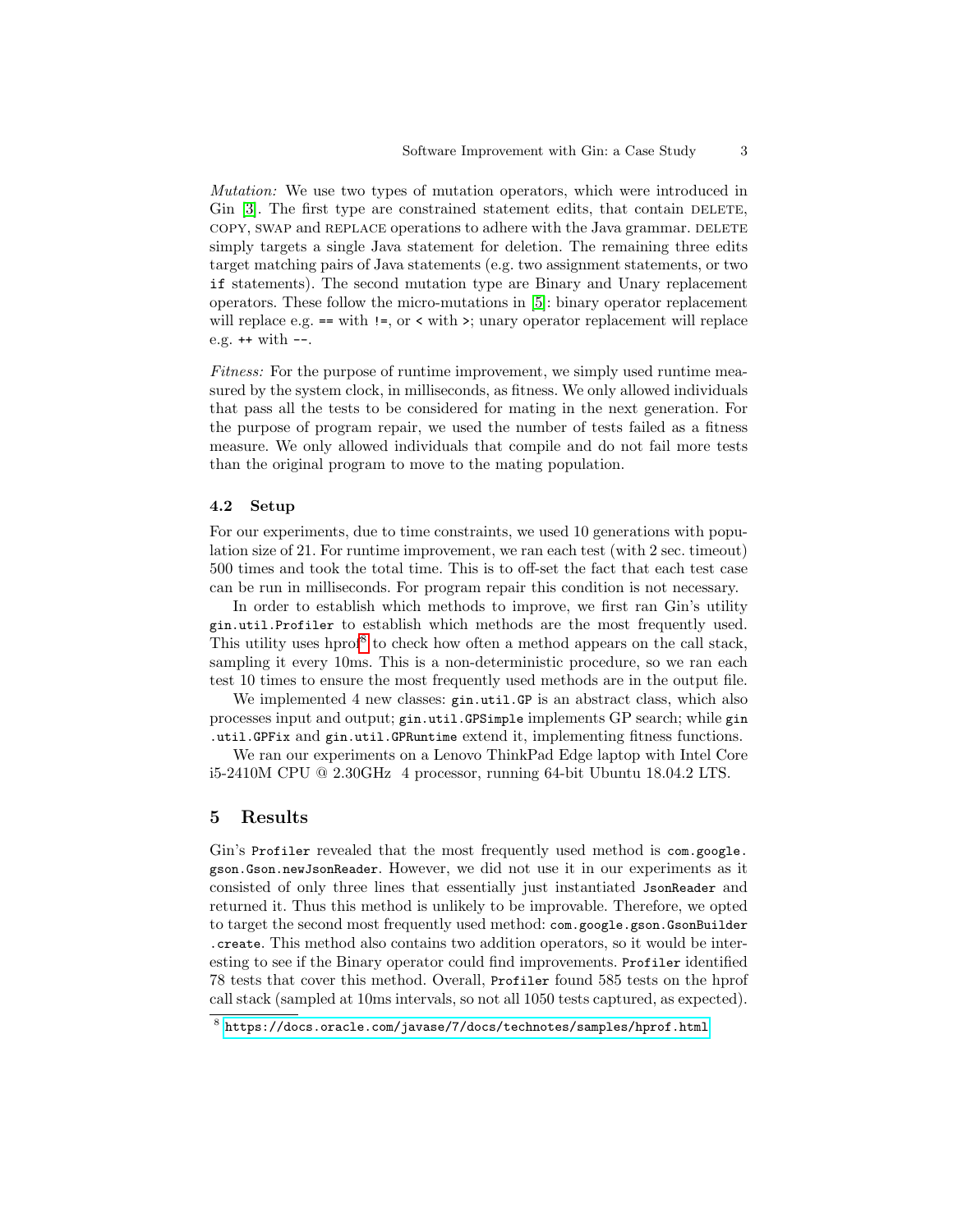4 Justyna Petke and Alexander E.I. Brownlee

#### 5.1 Runtime improvement

We first tried the constrained statement edits. The GP run finished in 22 minutes. 56 improved patches were found. The best individual found improved runtime by 19% on the training set. The best patch found removed one line: addTypeAdaptersForDate(datePattern, dateStyle, timeStyle, factories);  $^{9}$  $^{9}$  $^{9}$  However, when the mutant was run with mvn test, several test cases failed. This shows that the methods used were not enough to capture the desired software behaviour for that method.

We can attribute this to the process the Profiler uses to determine the tests associated with a given target method. The Profiler samples the call stack at regular intervals, so could conceivably miss some calls. It also excludes parametrised tests. Running on a subset of the tests helps avoid overfitting to any dominant tests in the complete set, but cannot guarantee correct behaviour (insofar as the test suite can measure it). The only solution to this is to treat the limited test set produced by the Profiler for a target method as a quick-running surrogate for the whole test set, but one should still evaluate on the whole set at intervals.

We thus ran a second experiment, with all 585 tests identified by the Profiler for training. Since we increased the number of tests to 585 from 78, we decreased the number of repetitions of each test by the same fraction  $(500 / 7.5 = 67)$ , to save time. The experiment finished in 40 minutes, finding 46 improved patches.

This time Gin was able to find improvements that generalised to the whole test suite of 1050 tests. The best patch improved runtime by 24% on the training set and swapped the following two lines:

### factories.addAll(hierarchyFactories);

addTypeAdaptersForDate(datePattern, dateStyle, timeStyle, factories);

That being said, the improvement is unnoticeable, when tests are run once. This is due to the fact that all tests run in a fraction of a second (1050 tests finish in less than 10 seconds). Moreover, the 24% improvement amounts to 1.25 seconds, which could be due to environmental bias, as total execution time was calculated for fitness evaluation purposes.

Even though significant improvements have not been found, there is a key point worth noting. The test suite has a strong impact on the validity of the results of a GI framework. Despite the evolved patch passing all tests, we doubt that this was the intended behaviour of the software, as the addTypeAdaptersForDate method uses the factories variable. By swapping the statements, the value of the factories variable is changed. Thus it is crucial to re-run the full test suite at regular intervals during the search, and before application of GI, it is important to ensure that the test suite is adequate. Generating additional tests on the correctly running original version of the program using a tool such as EvoSuite [\[4\]](#page-5-10) is also advised.

<span id="page-3-0"></span><sup>&</sup>lt;sup>9</sup> This mutant can be obtained by running gin.PatchAnalyser with the text for the patch found in the output file of GPRuntime.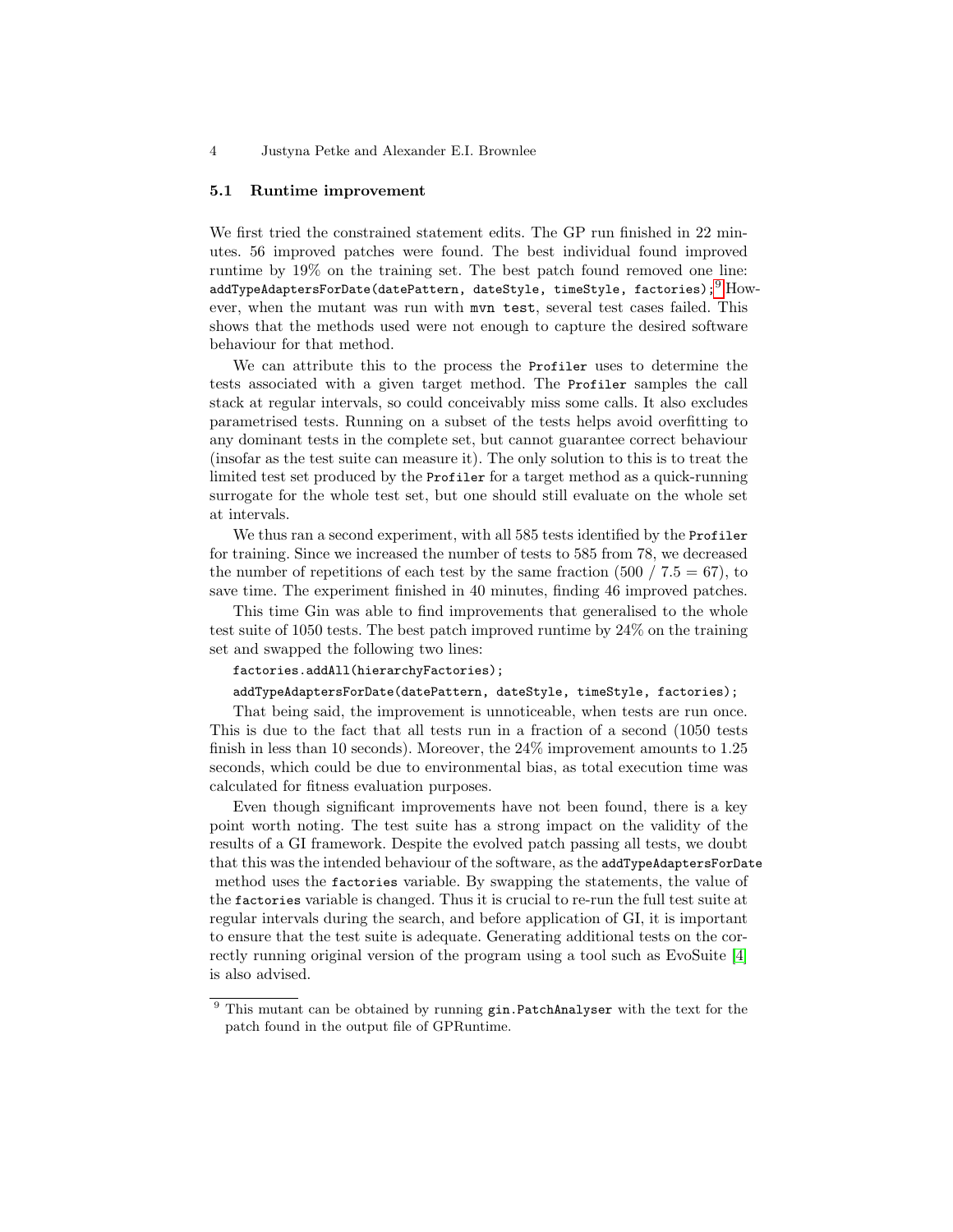#### 5.2 Repair

In order to inject faults, we looked at the PIT reports. We found one mutation that was both killed by the existing test suite and could be potentially found by our mutation operators, that is, a change of sign from  $+3$  to  $-3$ . We thus introduced that mutant and ran our experiment with the 78 tests identified by Profiler to cover the GsonBuilder.create method. Since we did not repeat test runs, this experiment was quick, running in under 2 minutes.

The original code segment affected by the mutation was as follows:

List<TypeAdapterFactory> factories = new ArrayList<TypeAdapterFactory>( this.factories.size()+ this.hierarchyFactories.size()+ 3);

The mutant looked like this:

List<TypeAdapterFactory> factories = new ArrayList<TypeAdapterFactory>( this.factories.size()+ this.hierarchyFactories.size()- 3);

In this case, only the Binary and Unary replacement mutations were used in the GP. Given that we ran the process with 21 individuals and 10 generations, 210 patches were generated overall during the search. 171 of those passed all the tests. The first patch was found in the first generation, and changed the minus sign to a multiplication. This patch passed all 1050 tests. In this case the fix was found quickly because of the limited search space: having limited the possible code mutations that the GP could explore to only mutations that would be likely to fix the bug. To fix a wider range of bugs (i.e. where we do not know the bug a priori), the number of edit types would need to be extended to at least the wider range included with Gin and the search would take correspondingly longer.

As in the runtime experiment, we observed that the 78 tests might not be enough to cover all the behaviour, we ran another experiment with the 585 tests identified by the Profiler. This time 174 fixes were found in 4 minutes. This set contained several individuals that contained the required mutation that changed the minus to the plus sign. However, again the first patch found changed minus to a multiplication instead. The question arises whether the fixes found are true fixes, or whether the test suite should be improved.

We also injected another fault, that swaps the following two statements:

factories.addAll(this.factories);

#### Collections.reverse(factories);

Out of 78 tests, just one failed for this mutant. GP search took 41 seconds, this time limited to the constrained statement mutations. No fix was found. We also ran this experiment with 585 tests, to avoid overfitting. No fix was found either. We know the fix is in the search space, so a larger run could potentially produce the desired fix (or different random seeds for mutation selection and individual selection). Given that previous research found that fixes usually contain short mutations, perhaps a different search strategy would have been more effective. The current one almost always increases the size of each mutant by one.

Finally, we introduced a bug that copied the following line right under itself: Collections.reverse(factories);

We ran GP with the 78 tests and 585 tests, as before. In both cases the correct fix was found in the first generation (i.e., deleting the extra line).